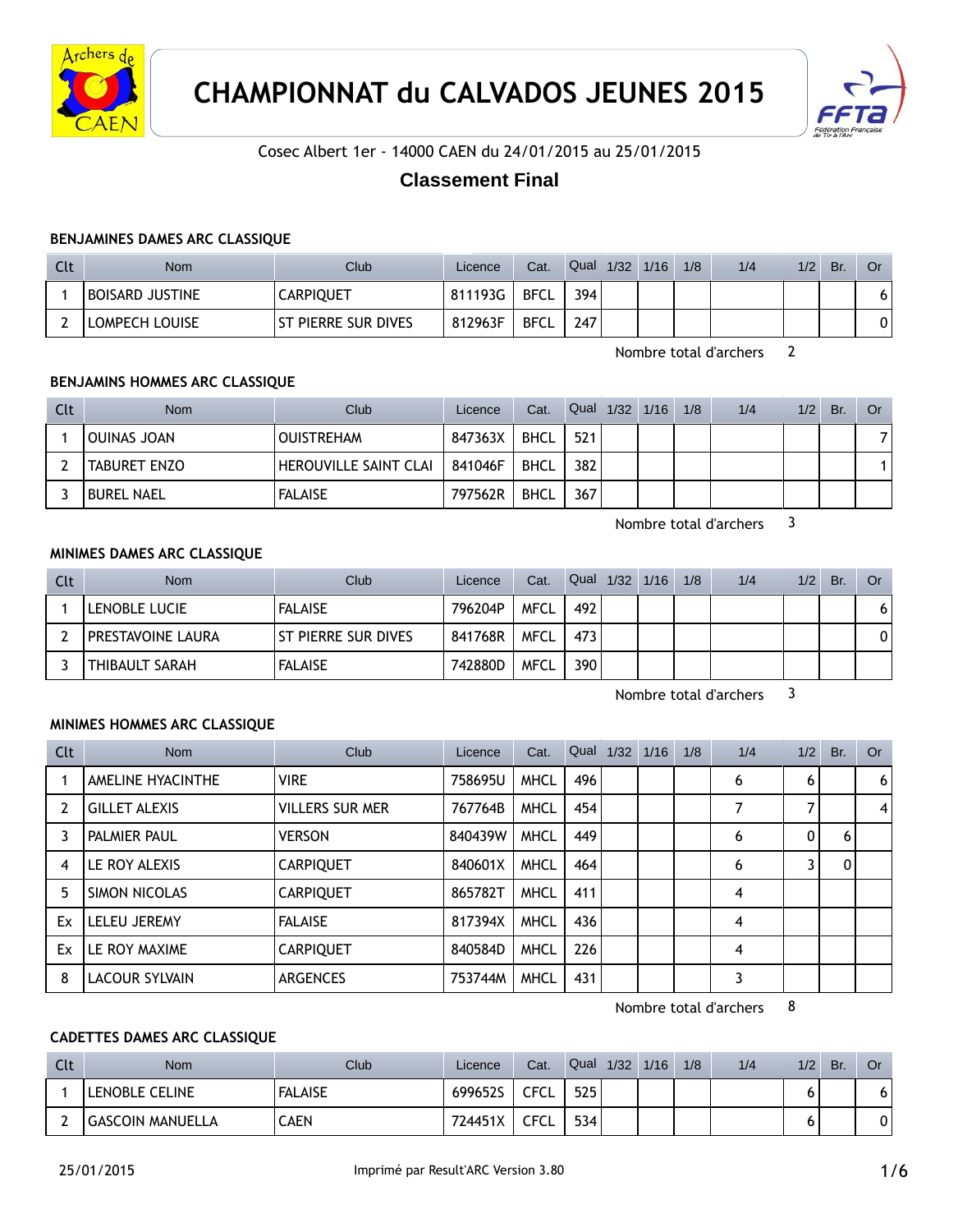| OUENEA MARIE         | <b>MERVILLE FRANCEVILLE</b> | 774108X | CFCL        | 434              |  |  |  |
|----------------------|-----------------------------|---------|-------------|------------------|--|--|--|
| LEVADE CLEO          | CAEN                        | 704698B | CFCL        | 479              |  |  |  |
| <b>POSTAIRE MAUD</b> | <b>FONTENAY LE MARMION</b>  | 707338W | <b>CFCL</b> | 430              |  |  |  |
| RENOUX PAULINE       | <b>OUISTREHAM</b>           | 815474K | CFCL        | 367 <sub>1</sub> |  |  |  |

# **CADETS HOMMES ARC CLASSIQUE**

| Clt | <b>Nom</b>               | <b>Club</b>                  | Licence | Cat.        |     | Qual 1/32 | 1/16 | 1/8 | 1/4 | 1/2 | Br. | <b>Or</b>      |
|-----|--------------------------|------------------------------|---------|-------------|-----|-----------|------|-----|-----|-----|-----|----------------|
|     | DORTEE TIM               | <b>COURSEULLES SUR MER</b>   | 824842T | <b>CHCL</b> | 503 |           |      |     | 6   | 6   |     | 6              |
| 2   | <b>DUPONT ALEXIS</b>     | FONTENAY LE MARMION          | 723990W | <b>CHCL</b> | 509 |           |      |     | 7   | 7   |     | 2 <sup>1</sup> |
| 3   | <b>HUET MATHIEU</b>      | <b>CAEN</b>                  | 774033R | <b>CHCL</b> | 530 |           |      |     | 6   | 2   | 6   |                |
| 4   | ROUVILLER AXEL           | <b>HEROUVILLE SAINT CLAI</b> | 718250G | <b>CHCL</b> | 521 |           |      |     | 6   | 3   | 4   |                |
| 5   | LAVERGNE FLORIAN         | <b>COURSEULLES SUR MER</b>   | 818522Y | <b>CHCL</b> | 439 |           |      |     | 2   |     |     |                |
| Ex  | <b>GUNTZBERGER ROBIN</b> | <b>CARPIQUET</b>             | 763475P | <b>CHCL</b> | 452 |           |      |     | 2   |     |     |                |
|     | <b>LEROY ADELAS</b>      | <b>CAEN</b>                  | 775579W | <b>CHCL</b> | 467 |           |      |     |     |     |     |                |
| 8   | POISSON JORIS            | <b>VERSON</b>                | 792883E | <b>CHCL</b> | 492 |           |      |     | 0   |     |     |                |
| 9   | <b>BARRIERE ANTOINE</b>  | <b>CARPIQUET</b>             | 860835R | <b>CHCL</b> | 409 |           |      |     |     |     |     |                |
| 10  | <b>HEOT ADRIEN</b>       | <b>FONTENAY LE MARMION</b>   | 793600J | <b>CHCL</b> | 379 |           |      |     |     |     |     |                |

Nombre total d'archers 10

#### **JUNIORS DAMES ARC CLASSIQUE**

| Clt | <b>Nom</b>           | Club              | Licence | Cat.        | Qual 1/32 1/16 |  | 1/8 | 1/4 | 1/2 | Br. | Or |
|-----|----------------------|-------------------|---------|-------------|----------------|--|-----|-----|-----|-----|----|
|     | <b>HERVO MELISSA</b> | <b>OUISTREHAM</b> | 819941R | <b>JFCL</b> | 442            |  |     |     |     |     | 6  |
|     | DELOZIER MELINA      | <b>BAYEUX</b>     | 736755W | <b>JFCL</b> | 445            |  |     |     |     |     |    |
|     | DEMARAIS YSALINE     | <b>CARPIQUET</b>  | 818621F | <b>JFCL</b> | 362            |  |     |     |     |     |    |

Nombre total d'archers 3

### **JUNIORS HOMMES ARC CLASSIQUE**

| Clt | <b>Nom</b>              | Club                         | Licence | Cat. | Qual | 1/32 1/16 | 1/8 | 1/4 | 1/2 | Br. | Or |
|-----|-------------------------|------------------------------|---------|------|------|-----------|-----|-----|-----|-----|----|
|     | <b>TABURET GEOFFREY</b> | <b>HEROUVILLE SAINT CLAI</b> | 726101R | JHCL | 534  |           |     |     |     |     |    |
|     | <b>DEMILLY FLORENT</b>  | COURSEULLES SUR MER          | 824181Z | JHCL | 492  |           |     |     |     |     | 0  |

Nombre total d'archers 2

# **SENIORS DAMES ARC CLASSIQUE**

| <b>Clt</b> | Nom                     | Club                   | Licence | Cat.        | Qual 1/32 | $1/16$ $1/8$ | 1/4 | 1/2 | Br. | <b>Or</b> |
|------------|-------------------------|------------------------|---------|-------------|-----------|--------------|-----|-----|-----|-----------|
|            | DUPONT MARIE NOELLE     | <b>FALAISE</b>         | 706059F | <b>SFCL</b> | 510       |              |     |     |     |           |
|            | POIRRIER VERONIQUE      | <b>OUISTREHAM</b>      | 609814S | <b>SFCL</b> | 506       |              |     |     |     |           |
|            | JEANNE PEGGY            | <b>VERSON</b>          | 822491M | <b>SFCL</b> | 496       |              |     |     |     |           |
| 4          | <b>FREMOND NATHALIE</b> | <b>CARPIQUET</b>       | 816826E | <b>SFCL</b> | 490       |              |     |     |     |           |
| 5          | LE CALVEZ-BESNARD KATIA | DOUVRES LA DELIVRAND   | 747969K | <b>SFCL</b> | 445       |              |     |     |     |           |
| 6          | <b>BEUVE SOLVEIG</b>    | <b>CAEN</b>            | 694847U | <b>SFCL</b> | 416       |              |     |     |     |           |
|            | <b>SAILLY ANAIS</b>     | ST PIERRE SUR DIVES    | 615288S | <b>SFCL</b> | 413       |              |     |     |     |           |
| 8          | MURAIL FRANÇOISE        | <b>VILLERS SUR MER</b> | 827827M | <b>SFCL</b> | 3951      |              |     |     |     |           |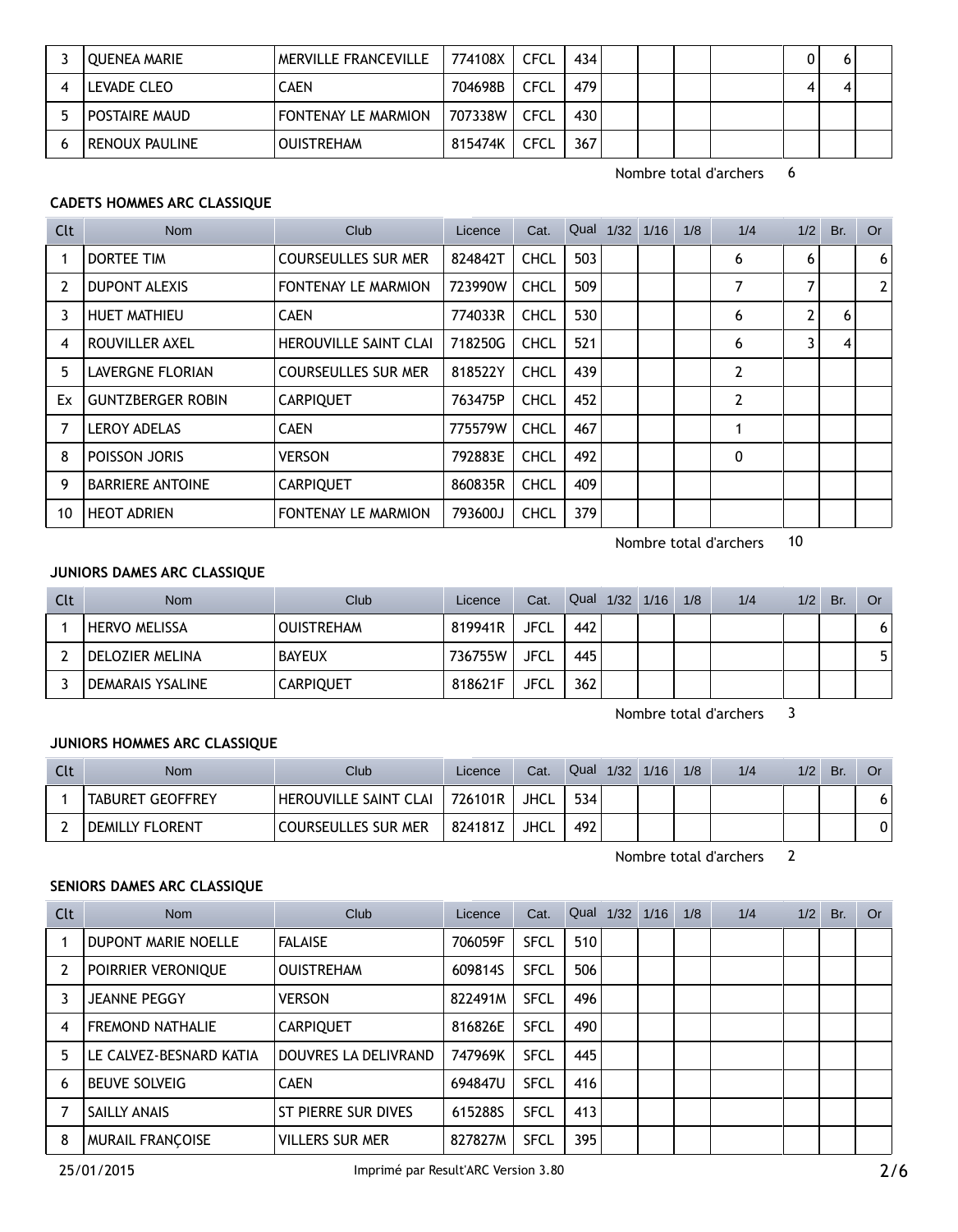|    | BADOUD FRANCOISE | OUISTREHAM             | 751844X | SFCL        | 362 |  |  |  |  |
|----|------------------|------------------------|---------|-------------|-----|--|--|--|--|
| 10 | LACOUR SONIA     | <b>ARGENCES</b>        | 791033U | <b>SFCL</b> | 306 |  |  |  |  |
|    | ' PETIT COLETTE  | ' DOUVRES LA DELIVRAND | 848184P | <b>SFCL</b> | 203 |  |  |  |  |

# SENIORS HOMMES ARC CLASSIQUE

| Clt            | <b>Nom</b>                | Club                         | Licence | Cat.        |     | Qual 1/32 1/16 | 1/8 | 1/4 | 1/2 | Br. | Or |
|----------------|---------------------------|------------------------------|---------|-------------|-----|----------------|-----|-----|-----|-----|----|
| 1              | ADDE GERARD               | <b>SEES</b>                  | 265456P | <b>SHCL</b> | 547 |                |     |     |     |     |    |
| 2              | <b>CROMBEZ THOMAS</b>     | PLATEAU EST                  | 656506U | <b>SHCL</b> | 543 |                |     |     |     |     |    |
| 3              | <b>TABURET REGIS</b>      | HEROUVILLE SAINT CLAI        | 726105V | <b>SHCL</b> | 539 |                |     |     |     |     |    |
| 4              | <b>DURAND PHILIPPE</b>    | <b>CAEN</b>                  | 466148H | <b>SHCL</b> | 538 |                |     |     |     |     |    |
| 5              | <b>DAUMESNIL FABIEN</b>   | <b>ARGENCES</b>              | 612607C | <b>SHCL</b> | 529 |                |     |     |     |     |    |
| Ex             | <b>LANGLOIS PAUL</b>      | <b>CAEN</b>                  | 749305M | <b>SHCL</b> | 529 |                |     |     |     |     |    |
| $\overline{7}$ | <b>GUILLOIT GREGORY</b>   | <b>CARPIQUET</b>             | 416869U | <b>SHCL</b> | 528 |                |     |     |     |     |    |
| 8              | <b>CLOUARD OLIVIER</b>    | HEROUVILLE SAINT CLAI        | 798793D | <b>SHCL</b> | 527 |                |     |     |     |     |    |
| 9              | PAYSANT BRUNO             | <b>CARPIQUET</b>             | 827246F | <b>SHCL</b> | 519 |                |     |     |     |     |    |
| Ex             | SOBOL JIMMY               | <b>FALAISE</b>               | 620758M | <b>SHCL</b> | 519 |                |     |     |     |     |    |
| 11             | <b>ANNE CYRIL</b>         | <b>BAYEUX</b>                | 701634W | <b>SHCL</b> | 515 |                |     |     |     |     |    |
| 12             | <b>FERREZ PATRICE</b>     | ASAM CHERBOURG-OCTE          | 277803K | <b>SHCL</b> | 507 |                |     |     |     |     |    |
| 13             | LEVADE PHILIPPE           | <b>CAEN</b>                  | 704702F | <b>SHCL</b> | 506 |                |     |     |     |     |    |
| 14             | <b>CHAPON THIERRY</b>     | <b>HEROUVILLE SAINT CLAI</b> | 800075X | <b>SHCL</b> | 505 |                |     |     |     |     |    |
| 15             | <b>FAUCON ALAIN</b>       | <b>ARGENCES</b>              | 374774N | <b>SHCL</b> | 503 |                |     |     |     |     |    |
| 16             | <b>DUFOUR PATRICK</b>     | ASAM CHERBOURG-OCTE          | 417117N | <b>SHCL</b> | 499 |                |     |     |     |     |    |
| 17             | <b>BONILLO ROBERT</b>     | <b>BAYEUX</b>                | 753455Y | <b>SHCL</b> | 487 |                |     |     |     |     |    |
| Ex.            | <b>OLIVE LAURENT</b>      | <b>VERSON</b>                | 818159D | <b>SHCL</b> | 487 |                |     |     |     |     |    |
| 19             | <b>HAUTEUR MARC</b>       | <b>CARPIQUET</b>             | 717062R | <b>SHCL</b> | 486 |                |     |     |     |     |    |
| Ex             | <b>GUESDON OLIVIER</b>    | <b>CAEN</b>                  | 701655U | <b>SHCL</b> | 486 |                |     |     |     |     |    |
| 21             | <b>GELHAY MICHEL</b>      | <b>VERSON</b>                | 270658U | <b>SHCL</b> | 471 |                |     |     |     |     |    |
| 22             | LE ROY OLIVIER            | <b>CARPIQUET</b>             | 851805A | <b>SHCL</b> | 466 |                |     |     |     |     |    |
| 23             | <b>GILLES PHILIPPE</b>    | VILLERS SUR MER              | 799709Z | <b>SHCL</b> | 462 |                |     |     |     |     |    |
| 24             | LECOUTURIER ERNEST        | <b>CARPIQUET</b>             | 855766F | <b>SHCL</b> | 459 |                |     |     |     |     |    |
| 25             | PIRAT FRANÇOIS            | <b>CARPIQUET</b>             | 809275X | SHCL        | 457 |                |     |     |     |     |    |
| 26             | Lefebvre eric             | ARGENCES                     | 718585W | <b>SHCL</b> | 450 |                |     |     |     |     |    |
| 27             | <b>MALHERBE CHRISTIAN</b> | DOUVRES LA DELIVRAND         | 347420F | <b>SHCL</b> | 444 |                |     |     |     |     |    |
| 28             | DELAUNAY BERTRAND         | <b>CARPIQUET</b>             | 826702P | <b>SHCL</b> | 440 |                |     |     |     |     |    |
| 29             | <b>COLL CHRISTOPHE</b>    | <b>CARPIQUET</b>             | 846024S | <b>SHCL</b> | 421 |                |     |     |     |     |    |
| 30             | <b>VERITE BERNARD</b>     | <b>COURSEULLES SUR MER</b>   | 778203Y | <b>SHCL</b> | 420 |                |     |     |     |     |    |
| 31             | LEPELLETIER CHARLES       | <b>COURSEULLES SUR MER</b>   | 826665Z | <b>SHCL</b> | 410 |                |     |     |     |     |    |
| 32             | POTIN CLAUDE              | <b>BAYEUX</b>                | 677149G | <b>SHCL</b> | 401 |                |     |     |     |     |    |
| 33             | BOCE JEAN MARC            | <b>CARPIQUET</b>             | 790318S | SHCL        | 396 |                |     |     |     |     |    |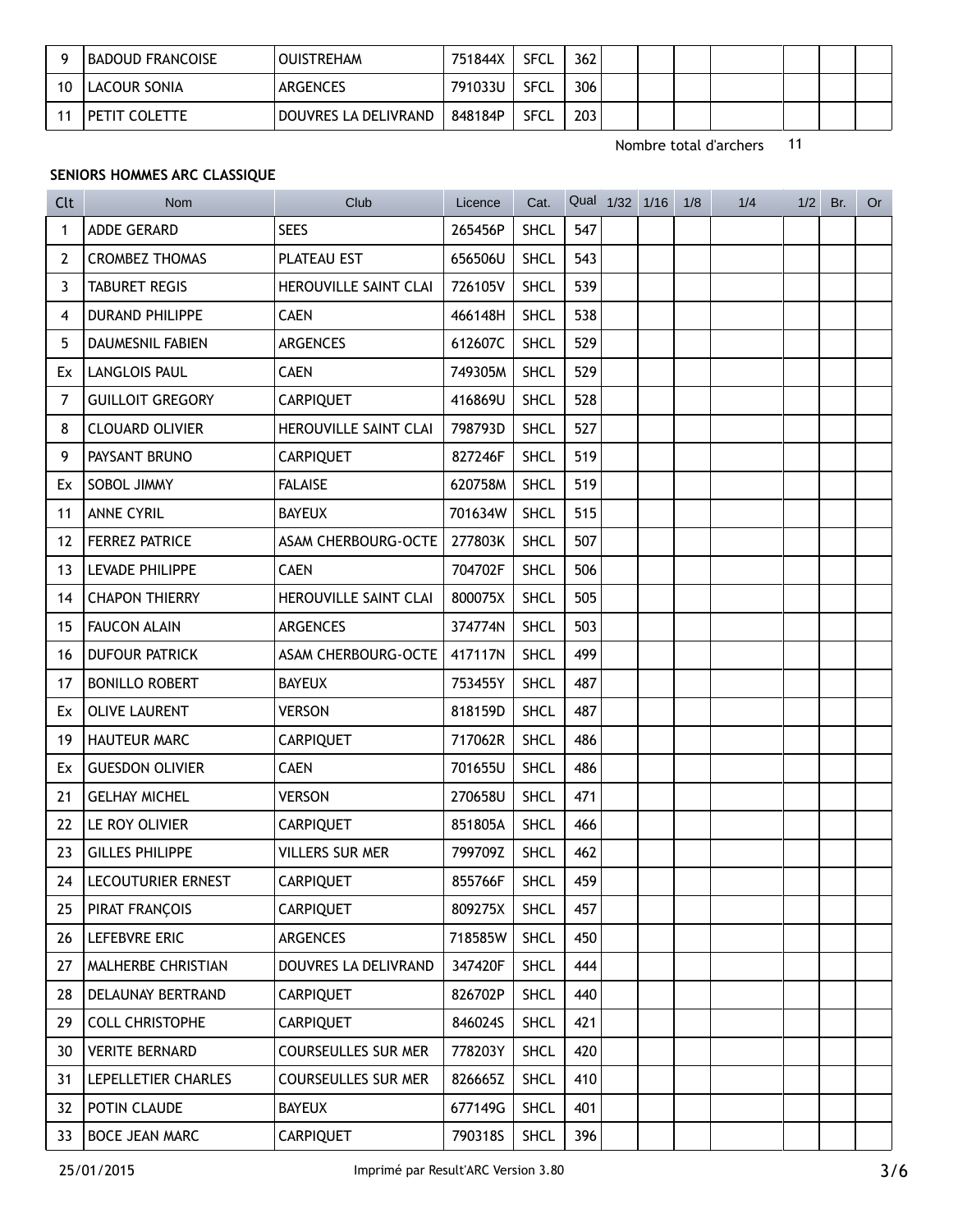| Ex | <b>VAUTIER CHRISTIAN</b>  | <b>AGNEAUX</b>             | 433580H | <b>SHCL</b> | 396 |  |  |  |
|----|---------------------------|----------------------------|---------|-------------|-----|--|--|--|
| 35 | <b>GUINCESTRE FABRICE</b> | <b>ARGENCES</b>            | 826754W | <b>SHCL</b> | 379 |  |  |  |
| 36 | <b>GORGE PHILIPPE</b>     | <b>CAEN</b>                | 845572A | <b>SHCL</b> | 378 |  |  |  |
| 37 | DAUMESNIL GERARD          | <b>ARGENCES</b>            | 390085F | <b>SHCL</b> | 373 |  |  |  |
| 38 | <b>DEMARAIS PHILIPPE</b>  | <b>CARPIQUET</b>           | 8098915 | <b>SHCL</b> | 359 |  |  |  |
| 39 | <b>TAVENNE LAURENT</b>    | ST PIERRE SUR DIVES        | 718485M | <b>SHCL</b> | 345 |  |  |  |
| 40 | DEMOTA ALAIN              | <b>COURSEULLES SUR MER</b> | 800657E | <b>SHCL</b> | 311 |  |  |  |

## **CADETTES DAMES ARC A POULIES**

| Clt | <b>Nom</b>              | <b>Club</b>         | Licence | Cat.        | Qual | 1/32 | 1/16 | 1/8 | 1/4 | 1/2 | Br. | 0r  |
|-----|-------------------------|---------------------|---------|-------------|------|------|------|-----|-----|-----|-----|-----|
|     | <b>TREMBLAYES ANAIS</b> | CAEN                | 779584Z | CFCO        | 511  |      |      |     |     |     |     | 131 |
|     | LE MARCHAND LAURA       | FONTENAY LE MARMION | 742399F | <b>CFCO</b> | 508  |      |      |     |     |     |     | 127 |

Nombre total d'archers 2

# **CADETS HOMMES ARC A POULIES**

| Clt | <b>Nom</b>                | Club             | Licence | Cat. | Qual 1/32 1/16 |  | 1/8 | 1/4 | 1/2 | Br. | Or. |
|-----|---------------------------|------------------|---------|------|----------------|--|-----|-----|-----|-----|-----|
|     | <b>PALY JOCELIN</b>       | <b>CARPIQUET</b> | 793134C | CHCO | 556            |  |     |     |     |     | 144 |
|     | <b>BUREAU WILLIAM</b>     | <b>VERSON</b>    | 769660M | CHCO | 533            |  |     |     |     |     | 136 |
|     | <b>BOISGONTIER THOMAS</b> | <b>ARGENCES</b>  | 732477W | CHCO | 523            |  |     |     |     |     |     |

Nombre total d'archers 3

# **JUNIORS HOMMES ARC A POULIES**

| Clt | <b>Nom</b>                | Club                       | Licence | Cat.        |     | Qual $1/32$ | 1/16 | 1/8 | 1/4 | 1/2 | Br. | <b>Or</b> |
|-----|---------------------------|----------------------------|---------|-------------|-----|-------------|------|-----|-----|-----|-----|-----------|
|     | <b>ENGELS THOMAS</b>      | <b>COURSEULLES SUR MER</b> | 702538D | <b>JHCO</b> | 567 |             |      |     |     |     |     | 143       |
|     | BOISARD DAMIEN            | <b>CARPIQUET</b>           | 722675S | JHCO        | 545 |             |      |     |     |     |     | 134       |
|     | <b>CHIRON CHRISTOPHER</b> | <b>CARPIQUET</b>           | 822866V | <b>JHCO</b> | 542 |             |      |     |     |     |     |           |

Nombre total d'archers 3

#### **SENIORS DAMES ARC A POULIES**

| Clt | <b>Nom</b>            | Club                       | Licence | Cat.        | Qual 1/32 1/16 |  | 1/8 | 1/4 | 1/2 | Br. | Or |
|-----|-----------------------|----------------------------|---------|-------------|----------------|--|-----|-----|-----|-----|----|
|     | DARCILLON CECILE      | <b>FONTENAY LE MARMION</b> | 771397A | <b>SFCO</b> | 563            |  |     |     |     |     |    |
|     | LECARPENTIER LAETITIA | <b>ARGENCES</b>            | 792556Z | <b>SFCO</b> | 552            |  |     |     |     |     |    |
|     | POULINGUE VALERIE     | ST PIERRE SUR DIVES        | 814319E | <b>SFCO</b> | 532            |  |     |     |     |     |    |
|     | ' GROUT CAROLE        | <b>CAEN</b>                | 433886R | <b>SFCO</b> | 508            |  |     |     |     |     |    |

Nombre total d'archers 4

# **SENIORS HOMMES ARC A POULIES**

| Clt | <b>Nom</b>               | Club                       | Licence | Cat.        | Qual | 1/32 | 1/16 | 1/8 | 1/4 | 1/2 | Br. | Or |
|-----|--------------------------|----------------------------|---------|-------------|------|------|------|-----|-----|-----|-----|----|
|     | <b>POULINGUE OLIVIER</b> | ST PIERRE SUR DIVES        | 672124V | <b>SHCO</b> | 576  |      |      |     |     |     |     |    |
|     | <b>BAILLEUL MICHEL</b>   | <b>CAEN</b>                | 793222Y | <b>SHCO</b> | 567  |      |      |     |     |     |     |    |
|     | <b>ANFRAY GILDAS</b>     | <b>FONTENAY LE MARMION</b> | 717158V | <b>SHCO</b> | 566  |      |      |     |     |     |     |    |
|     | <b>CLERCO CHRISTIAN</b>  | <b>VERSON</b>              | 594381S | <b>SHCO</b> | 563  |      |      |     |     |     |     |    |
|     | <b>YVETOT BRUNO</b>      | <b>ARGENCES</b>            | 254407E | <b>SHCO</b> | 551  |      |      |     |     |     |     |    |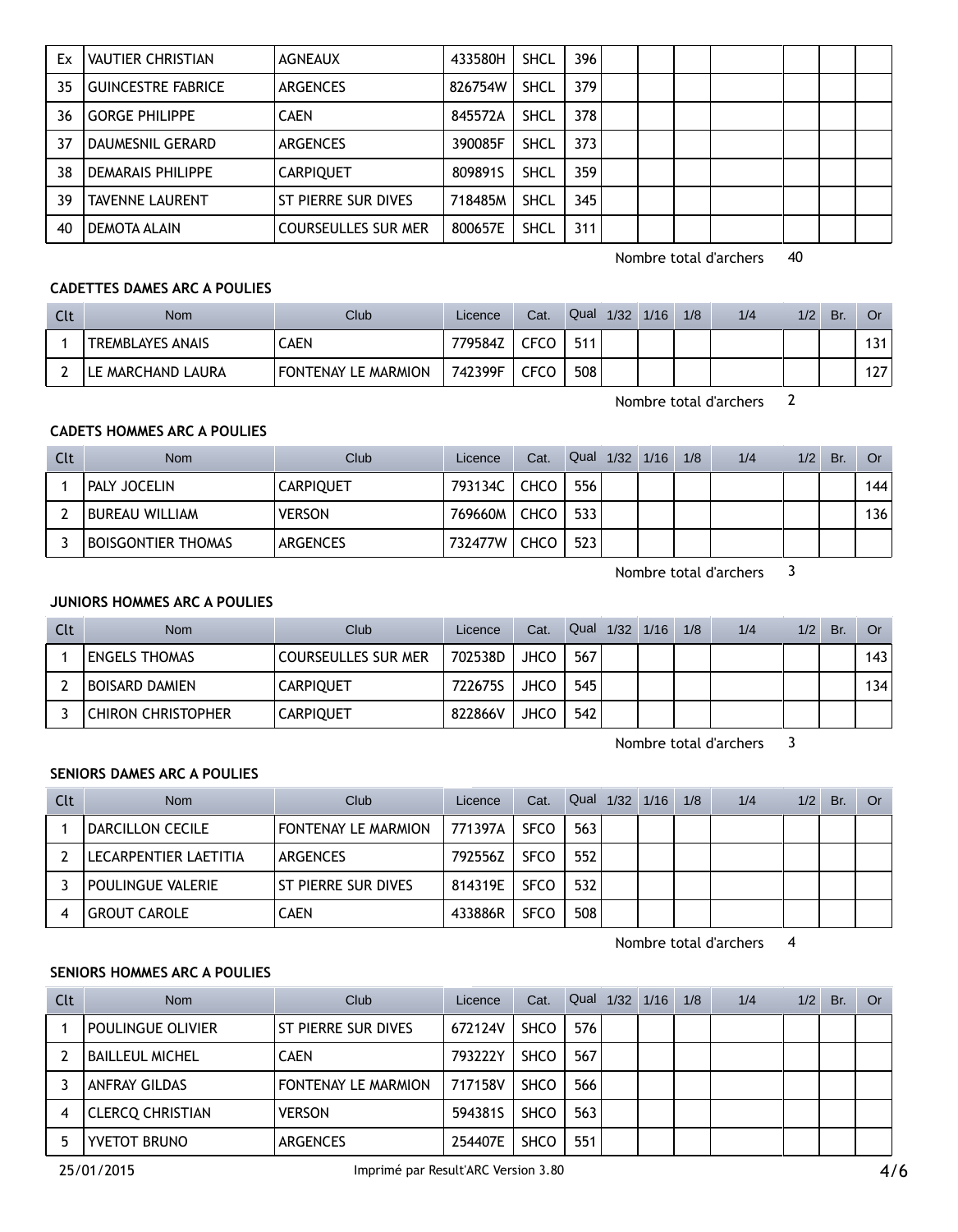| 6  | AUTHOUART JEAN MARIE       | <b>ARGENCES</b>            | 761617V | <b>SHCO</b> | 550 |  |  |  |  |
|----|----------------------------|----------------------------|---------|-------------|-----|--|--|--|--|
| 7  | <b>DARCILLON DENIS</b>     | <b>FONTENAY LE MARMION</b> | 771395Y | <b>SHCO</b> | 549 |  |  |  |  |
| 8  | DAVID MAS SYLVAIN          | <b>PONT ST PIERRE</b>      | 819815D | <b>SHCO</b> | 543 |  |  |  |  |
| Ex | <b>OUIN PHILIPPE</b>       | DOUVRES LA DELIVRAND       | 761210C | <b>SHCO</b> | 543 |  |  |  |  |
| 10 | <b>LAJOIE MICHEL</b>       | <b>CARPIQUET</b>           | 383577G | <b>SHCO</b> | 541 |  |  |  |  |
| 11 | <b>JOURDAN DANIEL</b>      | <b>CAEN</b>                | 454789L | <b>SHCO</b> | 537 |  |  |  |  |
| Ex | REGNAULT JEAN-LOUIS        | <b>AGNEAUX</b>             | 221197G | <b>SHCO</b> | 537 |  |  |  |  |
| 13 | <b>BELLOT JEAN-CHARLES</b> | <b>FALAISE</b>             | 458705T | <b>SHCO</b> | 536 |  |  |  |  |
| 14 | MAILLAUD BENOIT            | <b>CAEN</b>                | 878025A | <b>SHCO</b> | 519 |  |  |  |  |
| 15 | LE MONNIER ALAIN           | <b>BAYEUX</b>              | 680476Y | <b>SHCO</b> | 516 |  |  |  |  |
| 16 | LHOTE JACQUES              | <b>CAEN</b>                | 602669A | <b>SHCO</b> | 507 |  |  |  |  |
| 17 | MALDONADO HUBERT           | <b>CARPIQUET</b>           | 872011N | <b>SHCO</b> | 502 |  |  |  |  |
| 18 | <b>AUBERT REGIS</b>        | <b>CAEN</b>                | 685896P | <b>SHCO</b> | 483 |  |  |  |  |

# **CADETTES DAMES ARC NU**

| Clt | <b>Nom</b>             | Club <sup>1</sup>     | Licence | Cat.            | Qual | 1/32 | 1/16 | 1/8 | 1/4 | 1/2 | Br. | Or  |
|-----|------------------------|-----------------------|---------|-----------------|------|------|------|-----|-----|-----|-----|-----|
|     | <b>BROUILLARD ANNE</b> | <b>ARGENCES</b>       | 801142G | ⊆FBB.           | 428  |      |      |     |     |     |     | 6 i |
|     | I SAILLY CAMILLE-ELISE | l ST PIERRE SUR DIVES | 795859P | $\mathsf{CFBB}$ | 397  |      |      |     |     |     |     | 4   |

Nombre total d'archers 2

## **CADETS HOMMES ARC NU**

| Clt | <b>Nom</b>                   | Club                 | Licence | Cat.        | Qual 1/32 1/16 |  | 1/8 | 1/4 | 1/2 | Br. | Or |
|-----|------------------------------|----------------------|---------|-------------|----------------|--|-----|-----|-----|-----|----|
|     | <b>BOISGONTIER ALEXANDRE</b> | ARGENCES             | 769778R | <b>CHBB</b> | 483            |  |     |     |     |     | 6  |
|     | <b>PAYEN NICOLAS</b>         | MERVILLE FRANCEVILLE | 821011D | <b>CHBB</b> | 374            |  |     |     |     |     |    |
|     | DAUMESNIL CORENTIN           | ARGENCES             | 661524Y | CHBB        | 346            |  |     |     |     |     |    |

Nombre total d'archers 3

## **SCRATCH DAMES ARC NU**

| Clt | Nom                       | Club                        | Licence | Cat.        | Qual 1/32 1/16 |  | 1/8 | 1/4 | 1/2 | Br. | Or |
|-----|---------------------------|-----------------------------|---------|-------------|----------------|--|-----|-----|-----|-----|----|
|     | <b>SAILLY BÉATRICE</b>    | ST PIERRE SUR DIVES         | 847881K | <b>SFBB</b> | 367            |  |     |     |     |     |    |
|     | <b>BOISGONTIER SYLVIA</b> | <b>ARGENCES</b>             | 744323X | <b>SFBB</b> | 293            |  |     |     |     |     |    |
|     | <b>HAMCHART SERGINE</b>   | <b>MERVILLE FRANCEVILLE</b> | 628083Z | SFBB        | 184            |  |     |     |     |     |    |

Nombre total d'archers 3

# **SCRATCH HOMMES ARC NU**

| Clt | <b>Nom</b>               | Club                     | Licence | Cat.        | Qual | 1/32 | 1/16 | 1/8 | 1/4 | 1/2 | Br. | . Or |
|-----|--------------------------|--------------------------|---------|-------------|------|------|------|-----|-----|-----|-----|------|
|     | <b>BOISGONTIER HERVE</b> | <b>ARGENCES</b>          | 744948B | <b>SHBB</b> | 479  |      |      |     |     |     |     |      |
|     | THOMAS JEAN-JACQUES      | <b>CONDE SUR NOIREAU</b> | 386927Y | <b>SHBB</b> | 464  |      |      |     |     |     |     |      |
|     | <b>GONCALVES MANUEL</b>  | <b>ARGENCES</b>          | 464592S | <b>SHBB</b> | 439  |      |      |     |     |     |     |      |
|     | SAILLY ARMAND            | ST PIERRE SUR DIVES      | 411744Y | <b>SHBB</b> | 421  |      |      |     |     |     |     |      |
|     | <b>MARIE CLAUDE</b>      | <b>OUISTREHAM</b>        | 748329B | <b>SHBB</b> | 394  |      |      |     |     |     |     |      |
| b   | MAUGIS BERNARD           | <b>VILLERS SUR MER</b>   | 401695A | <b>SHBB</b> | 359  |      |      |     |     |     |     |      |